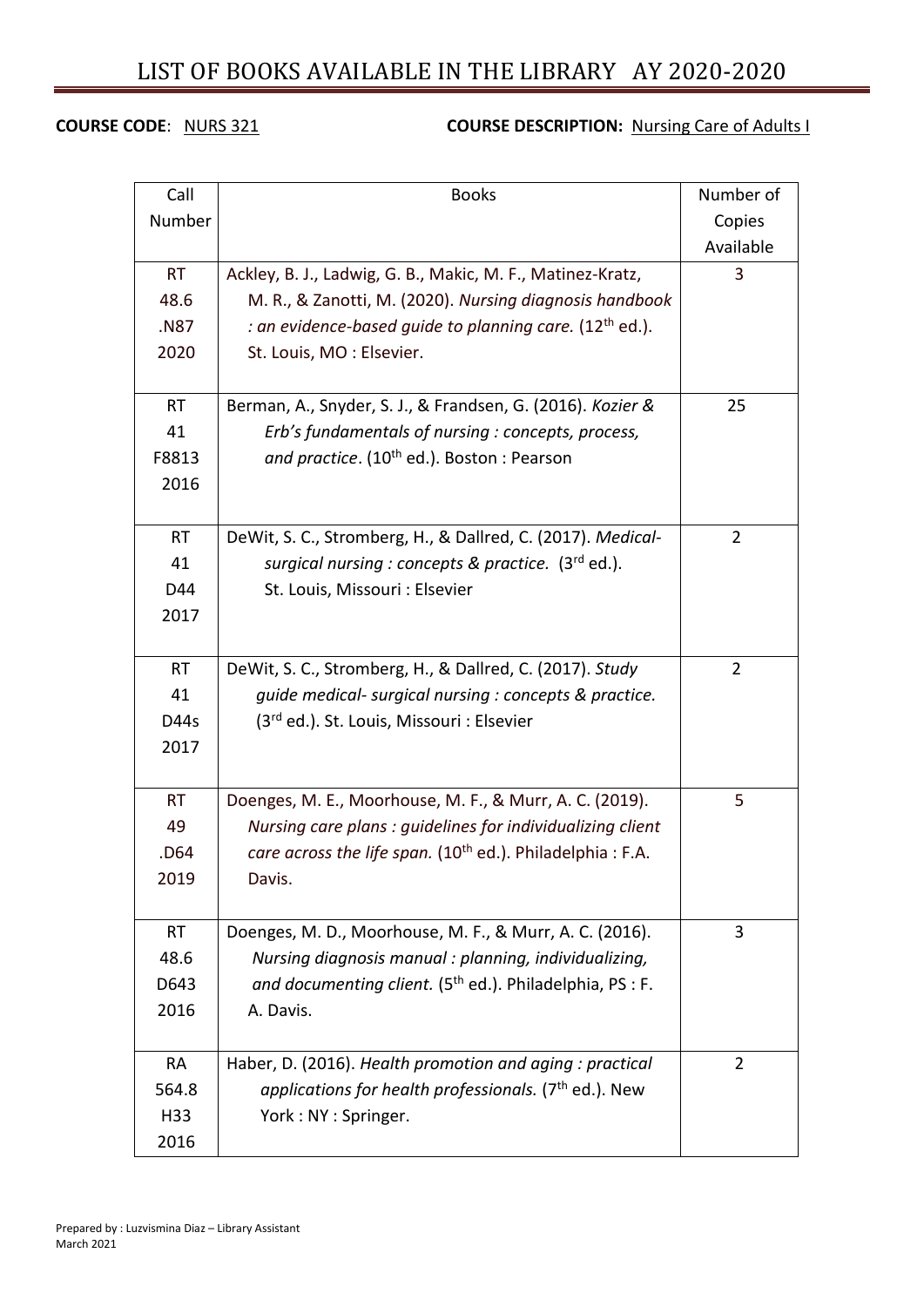| <b>RT</b> | Herdman, T. H., & Kamitsuru, S. (Eds.) (2018). NANDA                   | 3              |
|-----------|------------------------------------------------------------------------|----------------|
| 48.5      | international, Inc. nursing diagnoses : definitions and                |                |
| N46       | classification 2018-2020. (11 <sup>th</sup> ed.). New York : Thieme.   |                |
| 2018      |                                                                        |                |
|           |                                                                        |                |
| <b>RT</b> | Hinkle, J. L., & Cheever, K. H. (2018). Brunner & Suddarth's           | 8              |
| 41        | textbook of medical-surgical nursing. (14 <sup>th</sup> ed.).          |                |
| T46       | Philadelphia: Wolters Kluwer.                                          |                |
| 2018      |                                                                        |                |
|           | For Update                                                             |                |
| <b>RM</b> | Karch. A. M. (2017). 2017 Lippincott pocket drug guide for             | 2              |
| 301.12    | nurses. Philadelphia: Wolters Kluwer.                                  |                |
| K37       |                                                                        |                |
| 2017      |                                                                        |                |
|           |                                                                        |                |
| <b>RT</b> | Kozier, B., Erb, B. AJ., Snyder, S., & Frandsen, G. (2016).            | 11             |
| 41        | Fundamentals of nursing : concepts, process and                        |                |
| F8813     | practice. (10 <sup>th</sup> ed.). Boston : Pearson Education.          |                |
| 2016      |                                                                        |                |
|           |                                                                        |                |
| HV        | Rowles, G. D., & Teaster, P. B. (Eds.). (2016). Long-term              | $\overline{2}$ |
| 1461      | care in an aging society: theory and practice. New                     |                |
| L66       | York, NY: Springer.                                                    |                |
| 2016      |                                                                        |                |
|           |                                                                        |                |
| <b>RC</b> | Touhy, T. A., & Jett, K. (2018). Ebersole and Hess'                    | $\overline{2}$ |
| 954       | gerontological nursing & healthy aging. (5 <sup>th</sup> ed.). St.     |                |
| T68       | Louis, Mo.: Elsevier.                                                  |                |
| 2018      |                                                                        |                |
|           |                                                                        |                |
| RB        | Van Leeuwen, A. M. & Bladh, M. L.(2019). Davi's                        | 3              |
| 38.2      | comprehensive manual of laboratory and diagnostic                      |                |
| V36       | tests with nursing implications. (8 <sup>th</sup> ed.). Philadelphia : |                |
| 2019      | F. A. Davis.                                                           |                |
|           |                                                                        |                |
| <b>RT</b> | Winkelman, C., & Ignatavicius, D. D. (2016). Clinical                  | $\overline{2}$ |
| 41        | companion. Ignativicius workman, medical-surgical                      |                |
| W55       | nursing : patient-centered collaborative care.                         |                |
| 2016      | (8 <sup>th</sup> ed.). St. Louis, Missouri : Elsevier.                 |                |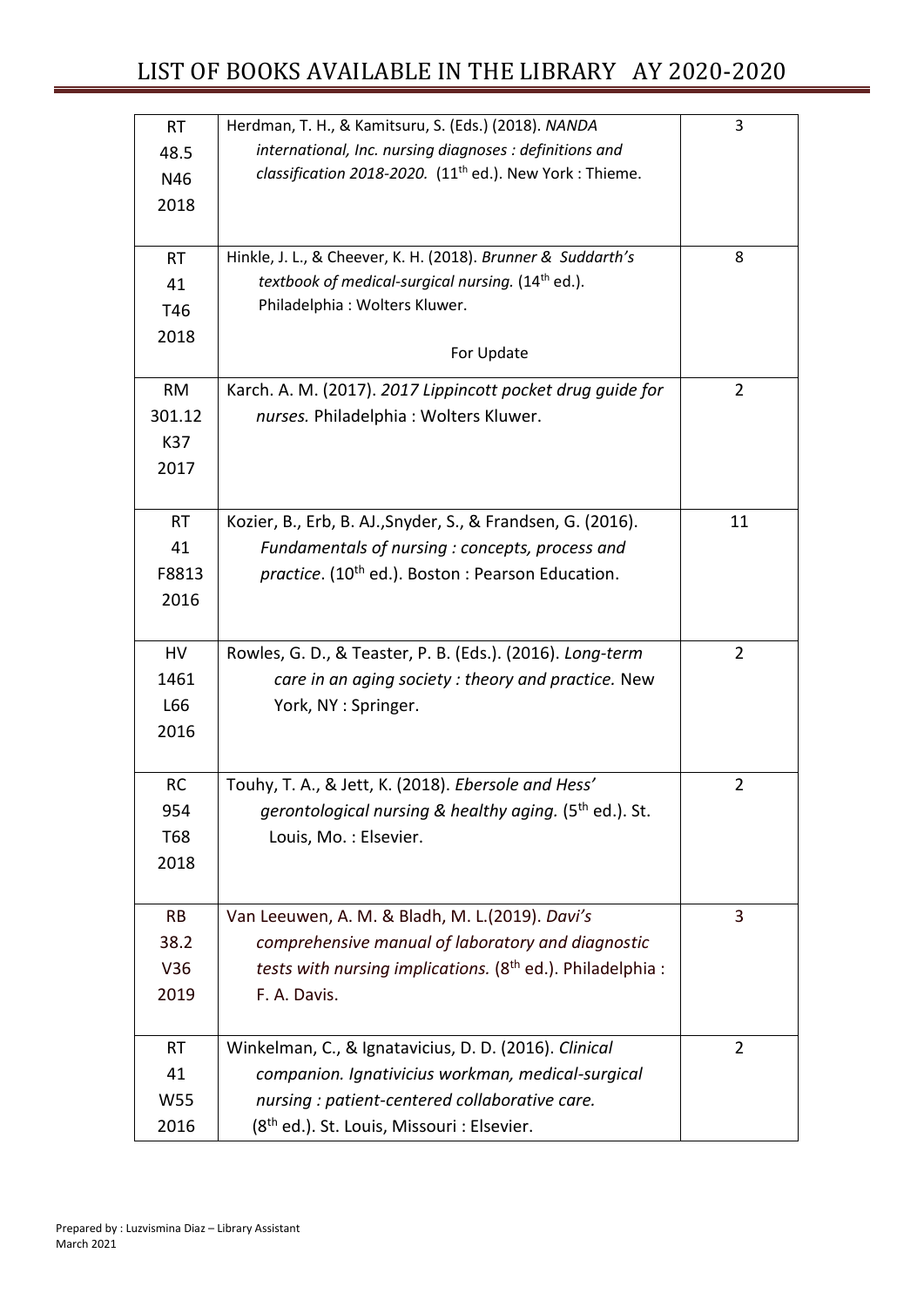## OTHER REFERENCES

#### COPYRIGHT 2015 AND BELOW

| <b>RT</b>  | Ankner, G. M., Ahlschiager, P.M., & Hale, T. J. (2012).                     | 25             |
|------------|-----------------------------------------------------------------------------|----------------|
| 41         | Delmar's case study series medical-surgical nursing.                        |                |
| A55        | (2 <sup>nd</sup> ed.). NY : Delmar Cengage Learning.                        |                |
| 2012       |                                                                             |                |
| <b>RT</b>  | Berman, A. (2012). Kozier & Erb's Fundamentals of nursing:                  | 25             |
| 41         | concepts, process, and practice (9 <sup>th</sup> ed.). Boston:              |                |
| F8813      | Pearson.                                                                    |                |
| 2012       |                                                                             |                |
| RT         | Bothe, J. (2014). Clinical cases : medical-surgical nursing case            | $\overline{2}$ |
| 41         | studies. Australia: Mosby/Elsevier.                                         |                |
| <b>B68</b> |                                                                             |                |
| 2014       |                                                                             |                |
| <b>RT</b>  | Boyer, M. (2010). Study quide for Brunner and Suddarth's                    | 25             |
| 41         | textbook of medical-surgical nursing (12th ed.).                            |                |
| <b>B68</b> | Philadelphia: Wolters Kluwer/Lippincott Williams &                          |                |
| 2010       | Wilkins                                                                     |                |
| <b>RT</b>  | Boyer, M. J. (2013). Math for nurses : a pocket guide to                    |                |
| 68         | dosage calculation and drug preparation (8th ed.).                          | 5              |
| <b>B68</b> | Philadelphia: Wolters Kluwer Health / Lippincott                            |                |
| 2013       | Williams & Wilkins.                                                         |                |
| <b>RT</b>  | Carpenito-Moyet, L. J. (2013). Handbook of nursing diagnosis                | 5              |
| 48.6       | (14th ed.). Philadelphia: Wolters Kluwer                                    |                |
| C385       | Health/Lippincott Williams & Wilkins.                                       |                |
| 2013       |                                                                             |                |
| <b>RT</b>  | Carpenito-Moyet, L. J. (Ed.). (2013). Nursing diagnosis :                   |                |
| 48.6       | application to clinical practice (14th ed.). Philadelphia:                  | 5              |
| C39        | Wolters Kluwer Health / Lippincott Williams & Wilkins.                      |                |
| 2013       |                                                                             |                |
| <b>RT</b>  | Carpenito, L. (2009). Nursing diagnosis: application to clinical            | $\overline{3}$ |
| 48.6       | practice (13 <sup>th</sup> ed.). Philadelphia: Lippincott Williams &        |                |
| C39        | Wilkins.                                                                    |                |
| 2010       |                                                                             |                |
| <b>RT</b>  | Carpenito, L. (2009). Handbook of Nursing diagnosis (13 <sup>th</sup> ed.). | $\overline{3}$ |
| 48.6       | Philadelphia: Lippincott Williams & Wilkins.                                |                |
| C385       |                                                                             |                |
| 2010       |                                                                             |                |
| RT         | Carpenito, L. (2008). Nursing care plan & documentation :                   | $\overline{3}$ |
| 49         | nursing diagnosis & collaborative problems (5 <sup>th</sup> ed.).           |                |
| C38        | Philadelphia: Lippincott Williams & Wilkins.                                |                |
|            |                                                                             |                |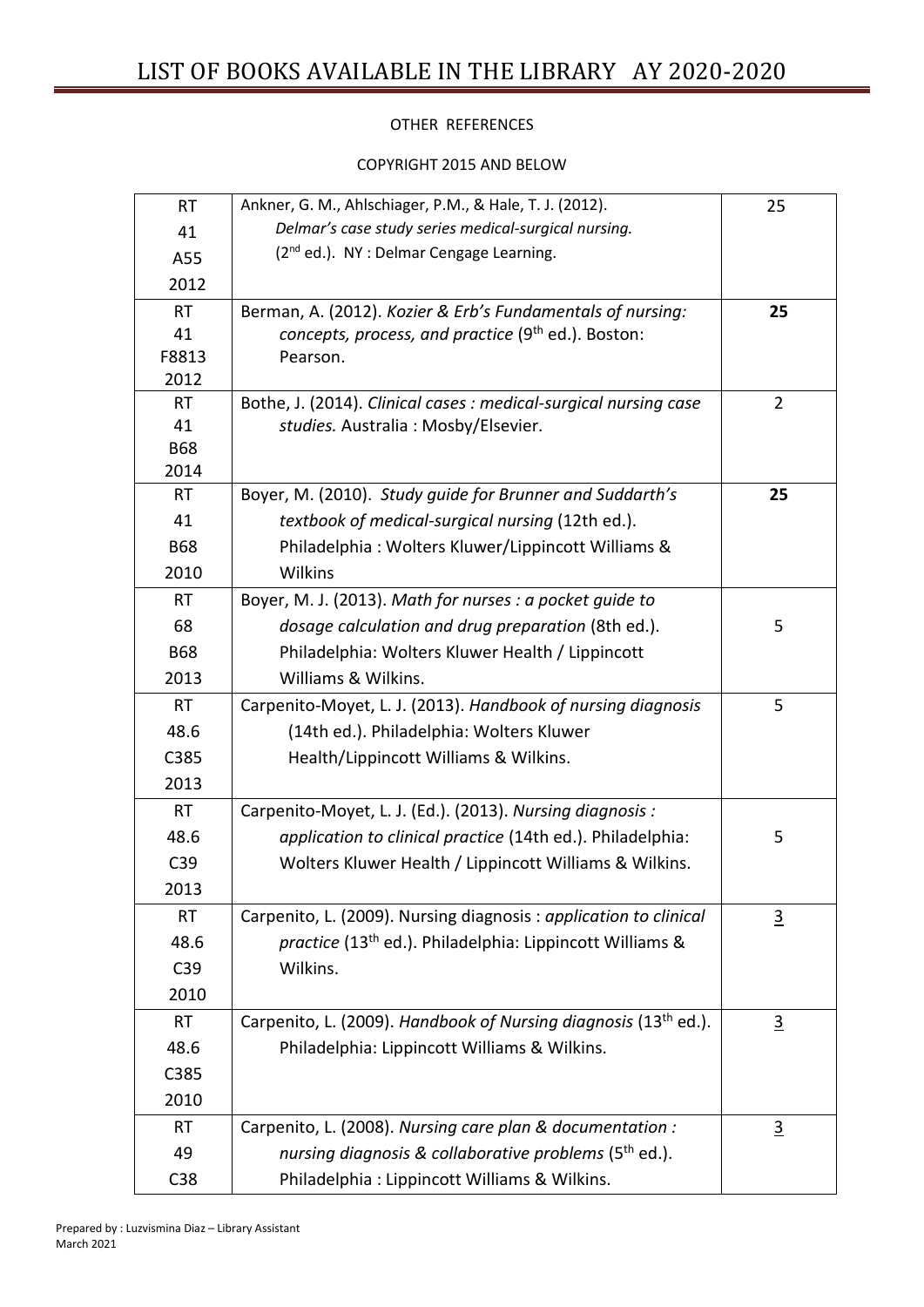| 2009            |                                                                                    |   |
|-----------------|------------------------------------------------------------------------------------|---|
| <b>RT</b>       | Christensen, B. L. (2011). Foundations and adult health                            | 5 |
| 62              | nursing (6th ed.). Missouri: Mosby/Elsevier.                                       |   |
| F68             |                                                                                    |   |
| 2011            |                                                                                    |   |
| <b>RM</b>       | Commerford, K. C. (Ed). (2013). Nursing 2013 drug handbook.                        | 5 |
| 301.12          | Philadelphia: Wolters Kluwer/ Lippincott Williams &                                |   |
| <b>N87</b>      | Wilkins                                                                            |   |
| 2013            |                                                                                    |   |
| <b>RB</b>       | Daniels, R. (2014). Guide to laboratory and diagnostic test                        | 5 |
| 38.2            | organized alphabetically. (3 <sup>rd</sup> ed.). Stanford: Cengage                 |   |
| D36             | Learning                                                                           |   |
| 2014            |                                                                                    |   |
| <b>RT</b>       | Doenges, M. E., Moorhaouse, M. F., & Murr, A. C. (2014).                           | 5 |
| 49              | Nursing care plans guidelines for individualizing client                           |   |
| D64             | care across the lifespan. (9 <sup>th</sup> ed.). Philadelphia: FA                  |   |
| 2014            | Davis.                                                                             |   |
| <b>RT</b>       | Doenges, M. E. (2010). Nursing care plans : quidelines for                         | 3 |
| 49              | individualizing client care across the lifespan (8th ed.).                         |   |
| D64             | Philadelphia: F. A. Davis.                                                         |   |
| 2010            |                                                                                    |   |
| <b>RT</b>       | Eckman, M. (Ed.). (2013). Nursing care planning made                               |   |
| 49              | incredibly easy! (2nd ed.). Philadephia: Wolters Kluwer/                           | 5 |
| N87             | Lippincott Williams & Wilkins.                                                     |   |
| 2013            |                                                                                    |   |
| <b>RT</b>       | Eckman, M., & Comerford, K. (Eds.). (2012). Medical-surgical                       |   |
| 51              | nursing made incredibly easy! (3rd ed.). Philadelphia:                             | 5 |
| M436            | Wolters Kluwer Health / Lippincott Williams & Wilkins.                             |   |
| 2012            |                                                                                    |   |
| <b>RC</b>       | Eliopoulos, C. (2014). Gerontological nursing. (8 <sup>th</sup> ed.).              | 3 |
| 954             | Philadelphia: Wolters Kluwer                                                       |   |
| E45             |                                                                                    |   |
| 2014            |                                                                                    |   |
| <b>RT</b>       | Foster, J. G., & Prevost, S. S. (2012). Advanced practice nursing                  | 5 |
| 120             | of adults in acute care. Philadephia: F.A. Davis.                                  |   |
| .15             |                                                                                    |   |
| F67             |                                                                                    |   |
| 2012            |                                                                                    | 5 |
| <b>RT</b><br>87 | Guido, Ginny Wacker. (2010). Nursing care at the end of life.<br>Boston : Pearson. |   |
| T45.            |                                                                                    |   |
| G85             |                                                                                    |   |
| 2010            |                                                                                    |   |
| RT              | Gulanick, M., & Myers, J. L. (2014). Nursing care plans                            | 5 |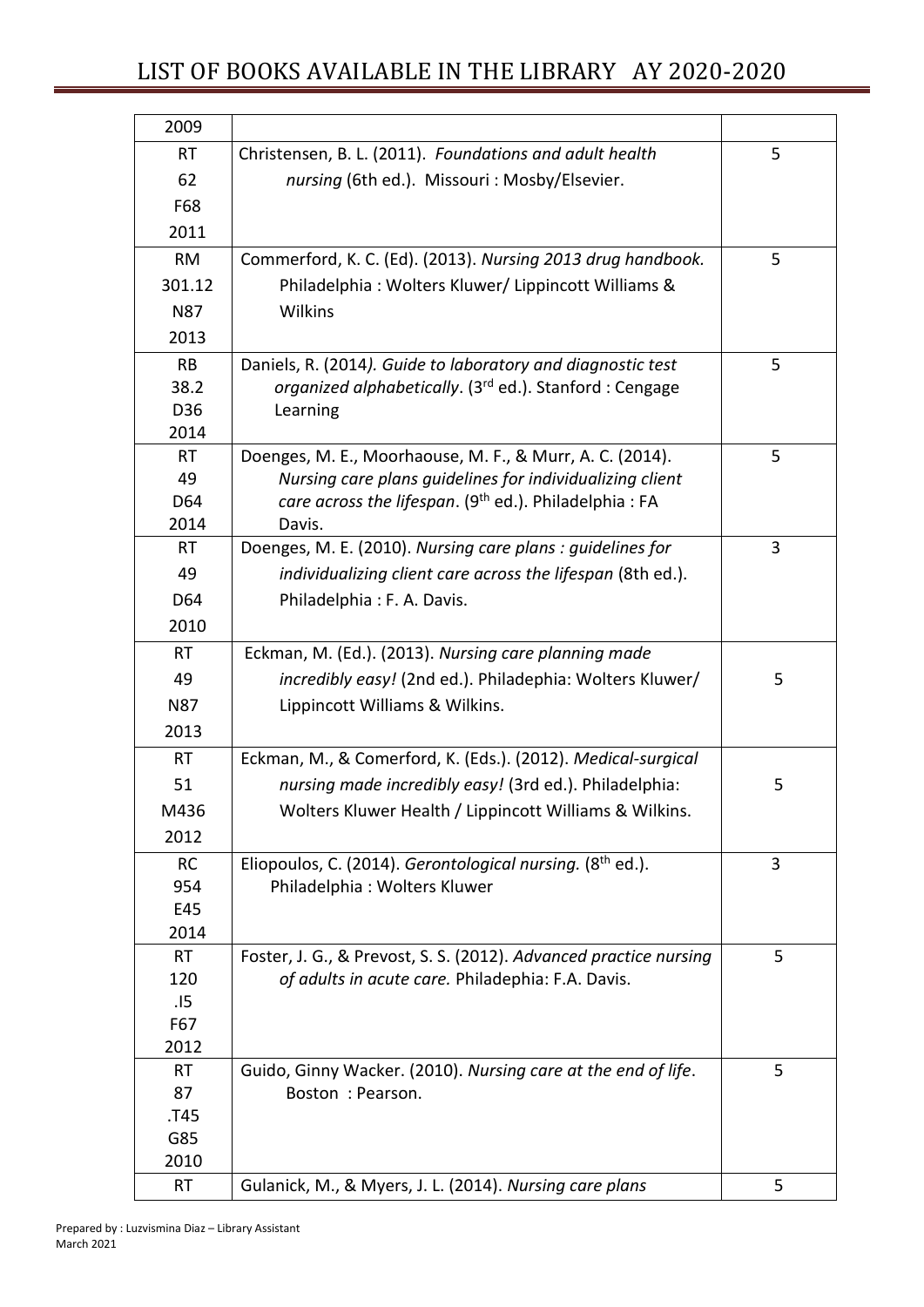| 49              | diagnoses, interventions and outcomes. (8 <sup>th</sup> ed.)          |                |
|-----------------|-----------------------------------------------------------------------|----------------|
| G85             | Philadelphia: Elsevier/Mosby.                                         |                |
| 2014            |                                                                       |                |
| <b>RT</b>       | Hinkle, J. L., & Cheever, K. H. (2014). Clinical handbook for         | 5              |
| 41              | Brunner and Suddarth's textbook of medical-surgical                   |                |
| H16             | nursing. Philadelphia: Lippincott                                     |                |
| 2014            |                                                                       |                |
| <b>RT</b>       | Hinkle, J. L., & Cheever, K. H. (2014). Brunner & Suddarth's          | 25             |
| 41              | textbook of medical-surgical nursing (13th ed.).                      |                |
| T46             | Philadelphia: Wolters Klower Health/Lippincott Williams               |                |
| 2014            | & Wilkins.                                                            |                |
| <b>RT</b>       | Hogan, M. A., Dentlinger, N. C., & Ramdin, V. (Eds.). (2014).         | 5              |
| 41              | Medical-surgical nursing (3rd ed.). Boston: Pearson.                  |                |
| M498            |                                                                       |                |
| 2014            |                                                                       |                |
| <b>RT</b>       | Hopper, P. D. (2015). Student workbook for understanding              | $\mathbf{1}$   |
| 41              | medical-surgical nursing. (5 <sup>th</sup> ed.). Philadelphia: F. A.  |                |
| H <sub>67</sub> | Davis.                                                                |                |
| 2015            |                                                                       |                |
| <b>RT</b>       | Ignatavicius, D. D., & Workman, M. L. (2015). Medical-                | $\overline{2}$ |
| 41              | surgical nursing : patient-centered collaborative care.               |                |
| 144             | (8 <sup>th</sup> ed.). St. Louis, Missouri : Elsevier/Saunders        |                |
| 2015            |                                                                       |                |
| <b>RT</b>       | Johnson, J. Y. (2010). Handbook for Brunner & Suddarth's              | 25             |
| 41              | textbook of medical-surgical nursing.(12th ed.).                      |                |
| J56             | Philadelphia: Wolters Kluwer/Lippincott William &                     |                |
| 2010            | <b>Wilkins</b>                                                        |                |
| <b>RB</b>       | Kee, J.F.(2011). Laboratory and diagnostic tests with nursig          | 5              |
| 37              | <i>implications</i> (8 <sup>th</sup> ed.). Upper Saddle River, N.J. : |                |
| K44             | Prentice Hall.                                                        |                |
| 2011            |                                                                       |                |
| <b>RT</b>       | Kozier B. (2004). Fundamentals of nursing: concepts, process          | 14             |
| 41              | and practice (7 <sup>th</sup> ed.). New jersey: Prentice Hall.        |                |
| F8813           |                                                                       |                |
| 2004            |                                                                       |                |
| RT              | Lefevre, R. (2009). Applying nursing process : a tool for critical    | $\overline{2}$ |
| 51              | thinking (7 <sup>th</sup> ed.). Philadelphia: Lippincott Williams &   |                |
| A6255           | Wilkins.                                                              |                |
| 2010            |                                                                       |                |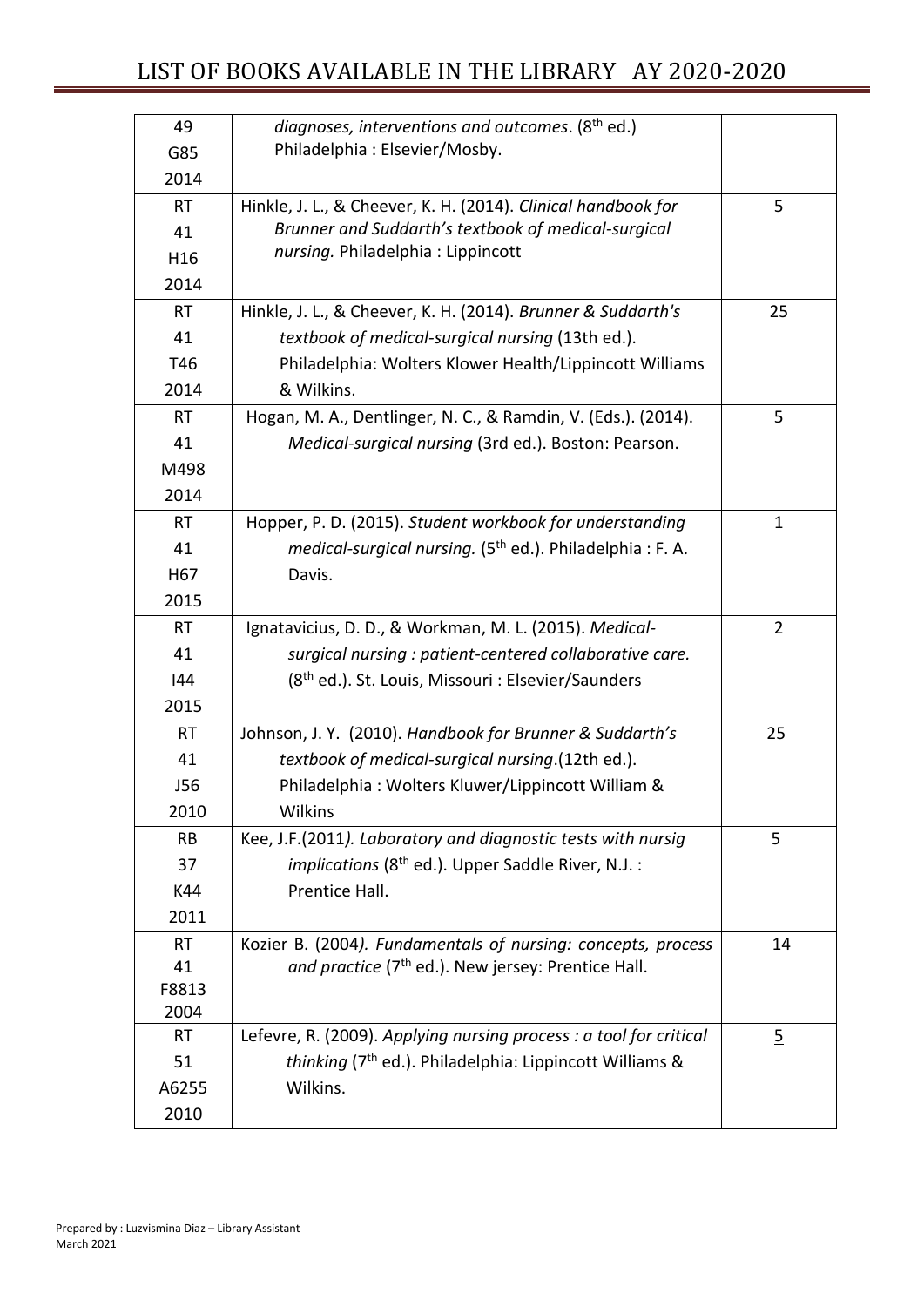| <b>RT</b>  | LeMone, P., & Bruke, K. (Eds.). (2008). Medical-surgical         | 10             |
|------------|------------------------------------------------------------------|----------------|
| 41         | nursing: critical thinking in client care (4th ed.). Upper       |                |
| M493       | Saddle River, N.J. : Pearson/Prentice Hall.                      |                |
| 2008       |                                                                  |                |
| <b>RT</b>  | LeMone, P. (2011). Medical-surgical nursing : critical thinking  | 5              |
| 41         | in patient care (5 <sup>th</sup> ed.). Upper Saddle River, N.J.: |                |
| M493       | Pearson.                                                         |                |
| 2011       |                                                                  |                |
| <b>RT</b>  | Lewis, S. L., Dirksen, S. R., Heitkemper, M. M,                  | $\overline{2}$ |
| 41         | & Bucher, L. (2014). Medical-surgical nursing :                  |                |
| M488       | assessment and management of clinical problems.                  |                |
| 2014       | St. Louis, Missouri : Elsevier.                                  |                |
| <b>RT</b>  | Lynn, P. (2011). Taylor's handbook of clinical nursing skills.   |                |
| 51         | Philadelphia: Wolters Kluwer Health / Lippincott                 | 5              |
| L96        | Williams & Wilkins.                                              |                |
| 2011       |                                                                  |                |
| <b>RT</b>  | Lippincott manual of Nursing Practice (2001). Lippincott         | 3              |
| 51         | Williams & Wilkins.                                              |                |
| <b>B78</b> |                                                                  |                |
| 2001       |                                                                  |                |
| <b>RT</b>  | Lynn, P. (2011). Taylor's clinical nursing skills : a nursing    | 5              |
| 41         | Approach (3rd ed.). Philadelphia: Wolters Kluwer/                |                |
| T398       | Lippincott Williams & Wilkins.                                   |                |
| 2011       |                                                                  |                |
| <b>RT</b>  | McShane, T. M. (Ed.). (2013). NCLEX-PN Q&A plus! : made          |                |
| 55         | incredibly easy!. Philadelphia: Wolters Kluwer Health /          | 5              |
| <b>N35</b> | Lippincott Williams & Wilkins.                                   |                |
| 2013       |                                                                  |                |
| <b>RT</b>  | Medical-surgical nursing made incredibly easy!(2012). $3^{rd}$   | 30             |
| 51         | ed.). Philadelphia: Wolters Kluwer Health.                       |                |
| M436       |                                                                  |                |
| 2012       |                                                                  |                |
| <b>RT</b>  | Miller, M. A., & Wirwicz, D. C. (2015). You can teach med-       | 5              |
| 41         | surgical nursing! : the authoritative guide and toolkit          |                |
| M54        | for the medical-surgical nursing clinical instructor. NY :       |                |
| 2015       | Springer.                                                        |                |
| <b>RD</b>  | Mulder, M. (2002). Basic principles of wound care. Cape          | 5              |
| 93.95      | Town: Pearson Education.                                         |                |
| <b>B37</b> |                                                                  |                |
| 2002       |                                                                  |                |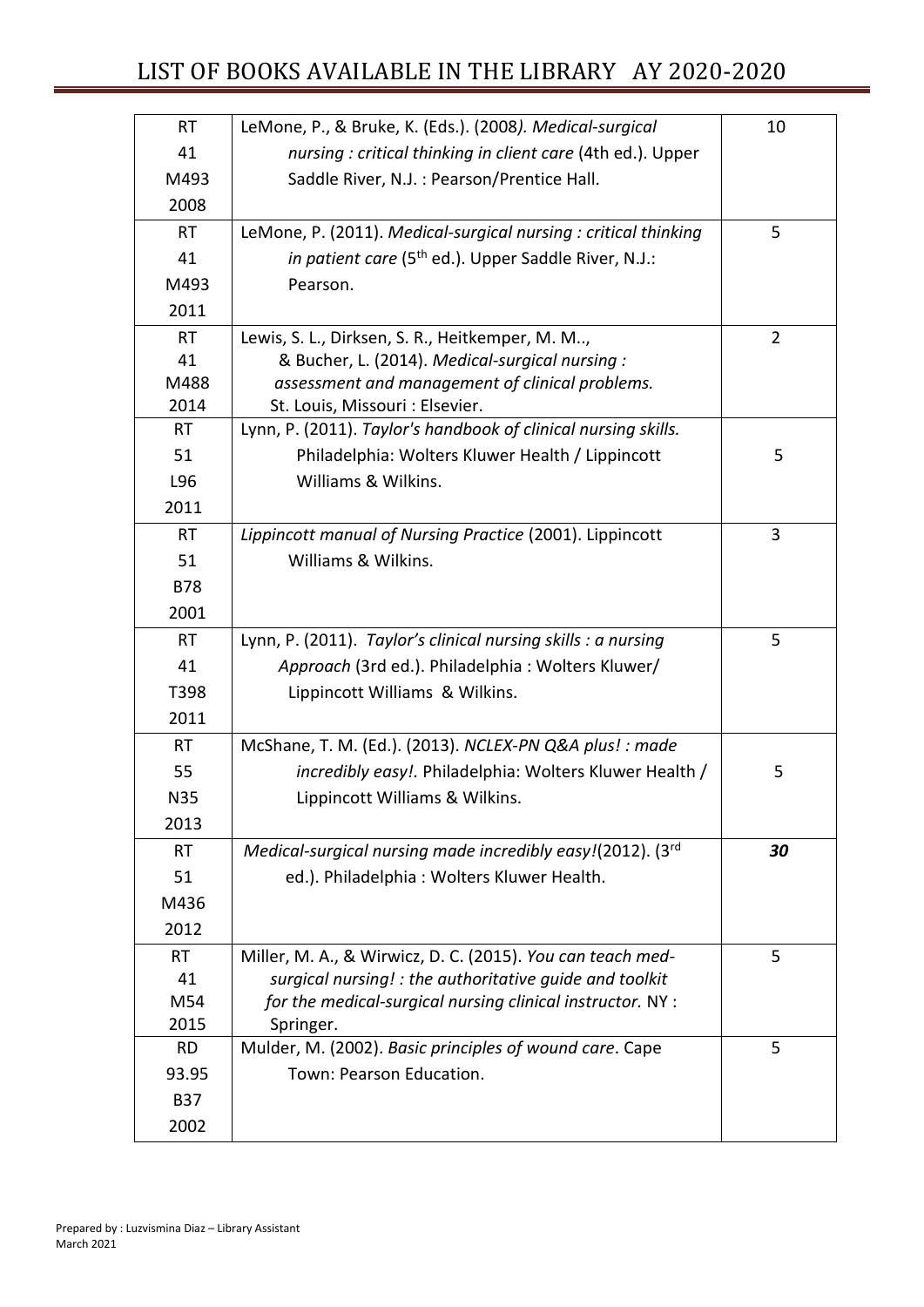| <b>RT</b>  | Nettina, S. (Ed.). (2010). Lippincott manual of nursing practice         | 5 |
|------------|--------------------------------------------------------------------------|---|
| 51         | (9 <sup>th</sup> ed.). Norristown Road, Ambler, PA: Lippincott           |   |
| <b>B78</b> | Williams & Wilkins.                                                      |   |
| 2010       |                                                                          |   |
| <b>RT</b>  | Newfield, S. A., Mittie, H. D., Tilley, D. S., Sridaromont, K. L., &     | 3 |
| 48.6       | Maramba, P. (2007). Cox's clinical applications of                       |   |
| C6         | nursing diagnosis: Adult, child, women's, mental health,                 |   |
| 2007       | gerontic, and home health considerations (5th ed.).                      |   |
|            | Philadelphia: F.A. Davis.                                                |   |
| <b>RT</b>  | Nurse's quick check. Diseases (2nd ed.). (2009). Philadelphia:           | 5 |
| 65         | Wolters Kluwer Health/Lippincott Williams & Wilkins.                     |   |
| N78        |                                                                          |   |
| 2009       |                                                                          |   |
| <b>RM</b>  | Nursing 2013 drug handbook (33rd ed.). (2013). Philadelphia,             | 5 |
| 301.12     | Pa: Wolters Kluwer/Lippincott Williams & Wilkins.                        |   |
| <b>N87</b> |                                                                          |   |
| 2013       |                                                                          |   |
| <b>RM</b>  | Nursing 2012 drug handbook (32 <sup>nd</sup> ed.). (2012). Philadelphia, | 5 |
| 301.12     | Pa: Wolters Kluwer/Lippincott Williams & Wilkins.                        |   |
| <b>N87</b> |                                                                          |   |
| 2012       |                                                                          |   |
| <b>RM</b>  | Nursing 2006 Drug handbook (26th ed.). (2006). Philadelphia              | 3 |
| 301.12     | : Lippincott Williams & Wilkins.                                         |   |
| <b>N87</b> |                                                                          |   |
| 2006       |                                                                          |   |
| RT         | Osborn, K. S. (2010). Medical-surgical nursing : preparation             | 5 |
| 41         | for practice. Upper Saddle River, NJ : Pearson Prentice                  |   |
| O68        | Hall.                                                                    |   |
| 2010       |                                                                          |   |
| <b>RB</b>  | Pagana, K.D., & Pagana, T.J. (2014). Mosby's manual of                   | 5 |
| 38.2       | diagnostic and laboratory tests. (5 <sup>th</sup> ed.). St. Louis,       |   |
| P34        | Missouri.                                                                |   |
| 2014       |                                                                          |   |
| <b>RT</b>  | Pellico, L. H. (Ed.). (2013). Focus on adult health : medical-           |   |
| 41         | surgical nursing. Philadelphia: Wolters Kluwer Health /                  | 5 |
| F63        | Lippincott Williams & Wilkins.                                           |   |
| 2013       |                                                                          |   |
| RT         | Ralph, S. S., & Taylor, C. M. (2014). Sparks & Taylor's nursing          | 5 |
| 48.6       | diagnosis pocket guide (2nd ed.). Philadelphia: Wolters                  |   |
| <b>R35</b> | Kluwer/Lippincott Williams & Wilkins.                                    |   |
| 2014       |                                                                          |   |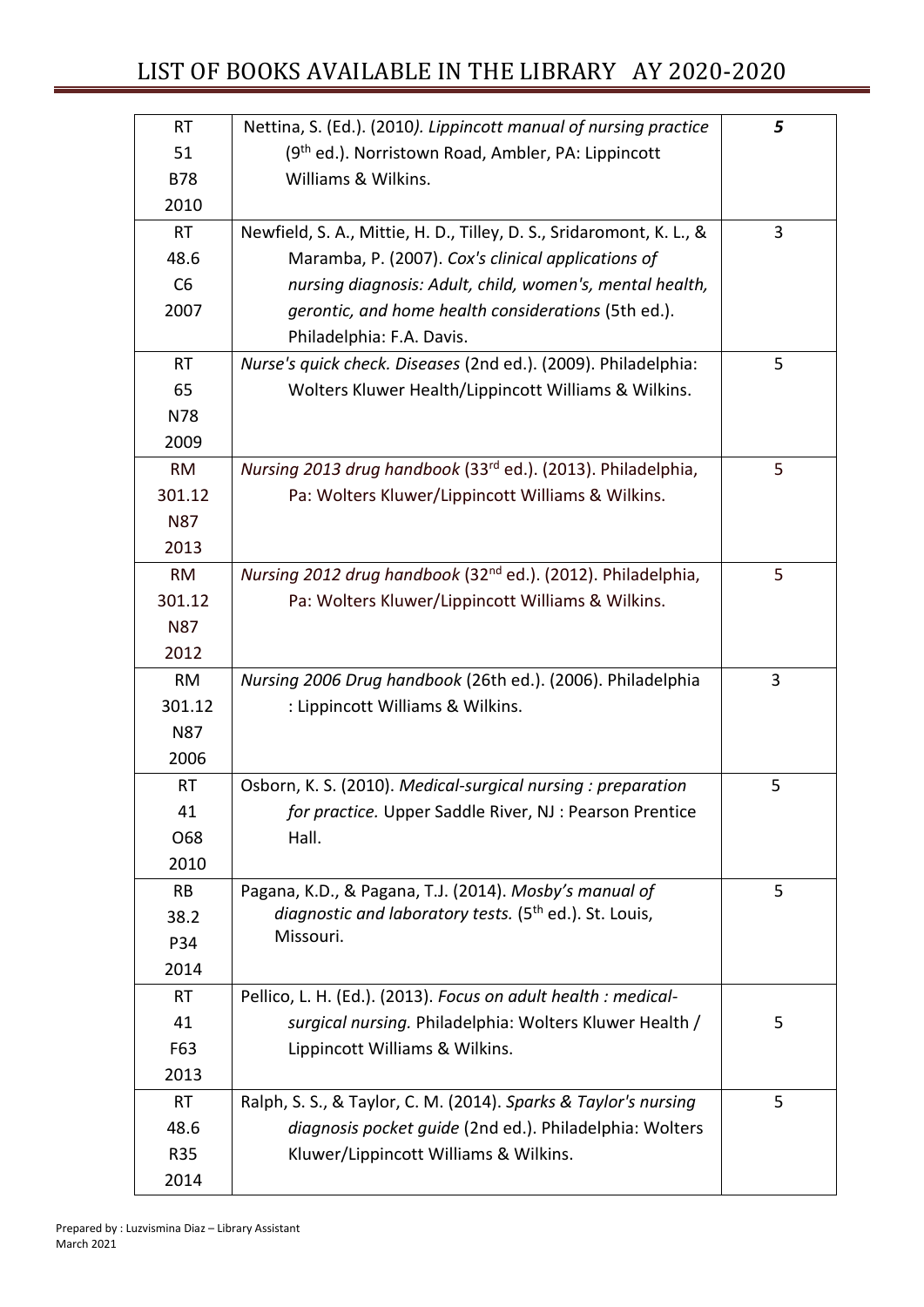| <b>MSNM</b> | Rhoads, J., & Murphy, J.M. (2015). Differential diagnosis          | 5  |
|-------------|--------------------------------------------------------------------|----|
| <b>RT</b>   | for the advance practice nurse. NY : Springer.                     |    |
| 48          |                                                                    |    |
| R46         |                                                                    |    |
| 2015        |                                                                    |    |
| <b>RB</b>   | Schnell, Z. A. (2003). Davis's Comprehensive Handbook of           | 5  |
| 38.2        | Laboratory and Diagnostic Tests with Nursing                       |    |
| S37         | Implications. Philadelphia: F.A. Davis.                            |    |
| 2003        |                                                                    |    |
| <b>RM</b>   | Skidmore (2003). Nursing Drug Reference. St. Louis, MO.:           | 1  |
| 138         | Mosby.                                                             |    |
| S59         |                                                                    |    |
| 2001        |                                                                    |    |
| IM          | Silvestri, L. A. (2013). Saunders comprehensive review for the     |    |
| <b>RT</b>   | NCLEX-RN examination (5th ed.). St. Louis, Missouri:               | 5  |
| 55          | Elsevier/Saunders.                                                 |    |
| <b>S55</b>  |                                                                    |    |
| 2013        |                                                                    |    |
| <b>RT</b>   | Smeltzer, S. C., Bare, B. G., Hinkle, J. L. & Cheever, K. H.       | 26 |
| 41          | (2010). Brunner & Suddarth's textbook of medical-                  |    |
| T46         | surgical nursing (12th ed.). Philadelphia: Wolters                 |    |
| 2010        | Kluwer/ Lippincott Williams & Wilkins                              |    |
| <b>RT</b>   | Smeltzer, S. C., Brunner, L. S., & Suddarth, D. S. (Eds.). (2008). | 10 |
| 41          | Brunner & Suddarth's textbook of medical-surgical                  |    |
| T46         | nursing (11th ed.). Philadelphia: Lippincott Williams &            |    |
| 2008        | Wilkins.                                                           |    |
| RT          | Smeltzer, S.C., & Bare, B. G. (2004). Brunner and Suddarth's       | 7  |
| 41          | textbook of Medical-Surgical nursing (10th ed.).                   |    |
| T46         | Lippincott.                                                        |    |
| 2004        |                                                                    |    |
| <b>RT</b>   | Smith, S.F. (2012). Clinical nursing skills: basic to advanced     | 5  |
| 41          | skills (8 <sup>th</sup> ed.). New Jersey: Pearson Education.       |    |
| S65         |                                                                    |    |
| 2012        |                                                                    |    |
| <b>RT</b>   | Sommers, M. S. (2007). Diseases and Disorders: A nursing           | 3  |
| 51          | therapeutics manual (3rd Ed.). Philadelphia: F.A. Davis            |    |
| S66         | Co.                                                                |    |
| 2007        |                                                                    |    |
| <b>RD</b>   | Vuolo, J. (2009). Wound care made incredibly easy!(UK ed.).        | 3  |
| 93.95       | London: Lippincott Williams & Wilkins                              |    |
| W68         |                                                                    |    |